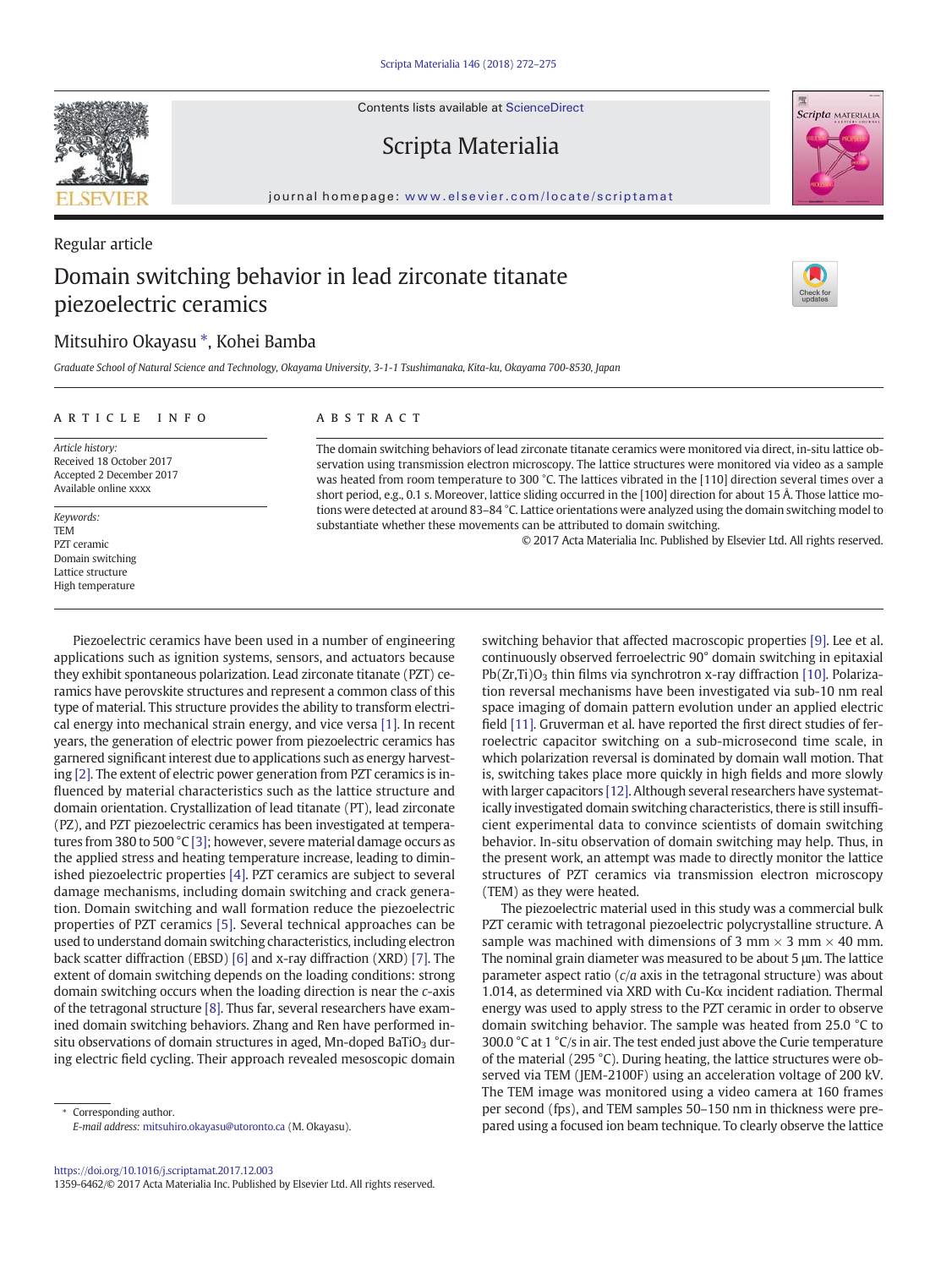

(b) Lattice characteristics at various temperatures



Fig. 1. (a) Lattice structure of the PZT ceramic and (b) lattice characteristics at various temperatures.



### (a) Lattice sliding  $(83.49^{\circ}C \sim 83.51^{\circ}C)$

(b) Lattice vibration (84.25 $\degree$ C  $\sim$  84.32 $\degree$ C)



Fig. 2. Lattice motion of the tetragonal structure during heating: (a) sliding and (b) vibration.